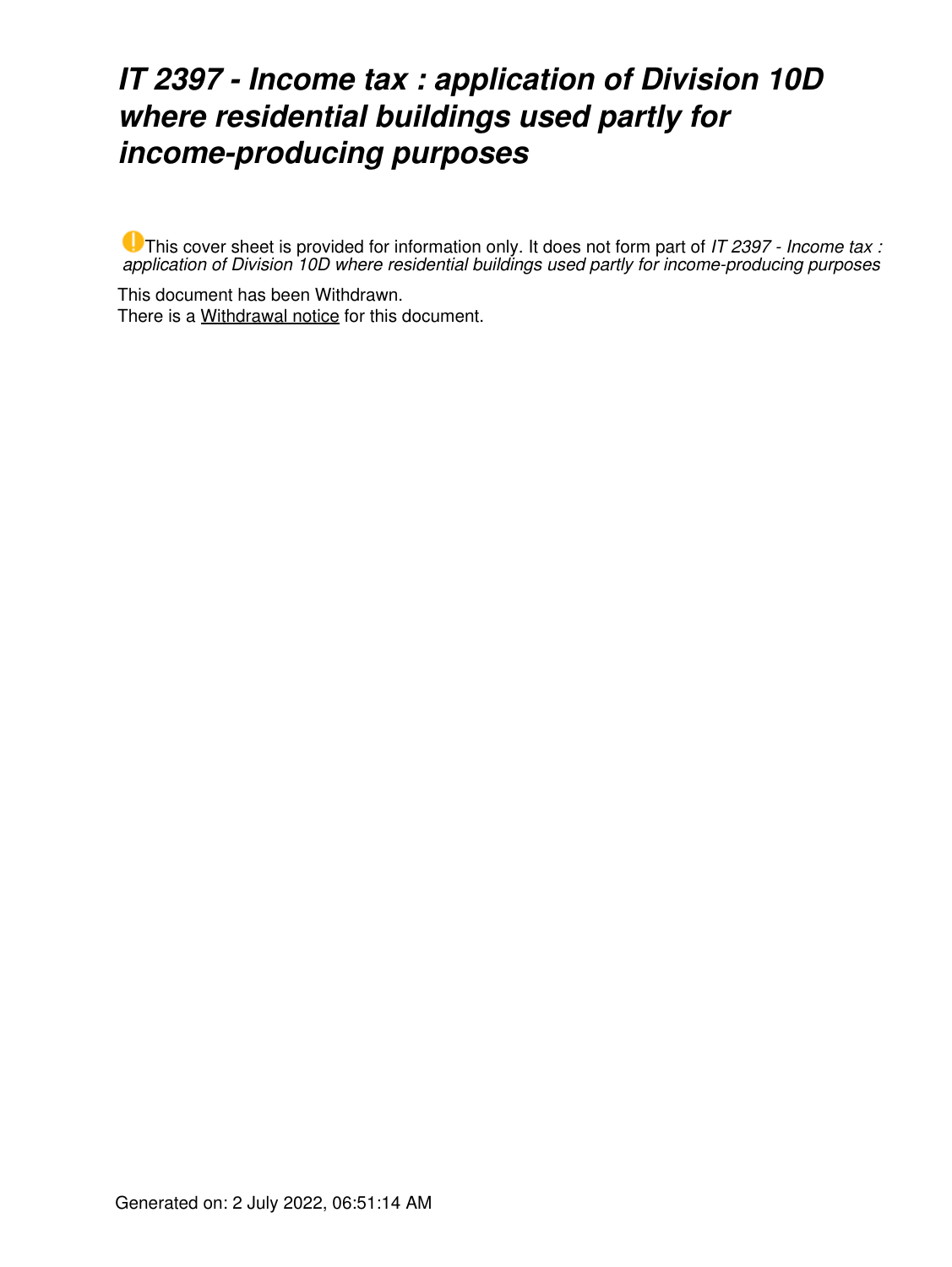## TAXATION RULING NO. IT 2397

 INCOME TAX : APPLICATION OF DIVISION 10D WHERE RESIDENTIAL BUILDINGS USED PARTLY FOR INCOME-PRODUCING PURPOSES

F.O.I. EMBARGO: May be released

REF N.O. REF: L85/106-0 DATE OF EFFECT: Immediate B.O. REF: DATE ORIG. MEMO ISSUED: F.O.I. INDEX DETAIL REFERENCE NO: SUBJECT REFS: LEGISLAT. REFS: I 1210773 DEDUCTIONS FOR CAPITAL DIV. 10D EXPENDITURE ON RESIDENTIAL INCOME PRODUCING BUILDINGS

PREAMBLE The Taxation Laws Amendment Act 1986 (Act No. 46 of 1986, which received the Royal Assent on 24 June 1986) amended Division 10D of the Income Tax Assessment Act 1936 (the Act) to extend its application to capital expenditure ("qualifying expenditure") incurred on the construction of residential income-producing buildings, extensions, alterations or improvements where construction commenced after 17 July 1985.

> 2. Deductions are available in respect of residential income-producing property on broadly the same basis as applies under Division 10D in respect of non-residential income-producing property. Residential property may, however, attract deductions even though it is first used for non-income-producing purposes, whereas deductions are available in respect of non-residential property only if its first use is for income-producing purposes. Generally, the person who first owns the property, incurs the qualifying expenditure and uses the property for income-producing purposes is eligible for the deductions, with entitlement passing to the new owner where ownership changes hands. However, a lessee who incurs qualifying expenditure, or who obtains the lease on assignment from a lessee who incurred that expenditure, may be entitled to the deductions as if he or she were the owner. If an eligible lessee surrenders or otherwise terminates a lease, entitlement to deductions reverts to the owner.

 3. In terms of section 124ZH of the Act, where the whole of a building, extension, alteration or improvement in respect of which qualifying expenditure has been incurred is used by the owner during the whole of the income year to produce assessable income, a deduction equal to 4% (2 1/2% for buildings, etc. the construction of which commenced after 19 July 1982 and before 22 August 1984) of the qualifying expenditure is allowable. There are, however, situations where only a proportionate deduction is allowable. This ruling discusses those situations and provides guidelines for determining the deduction to be allowed, in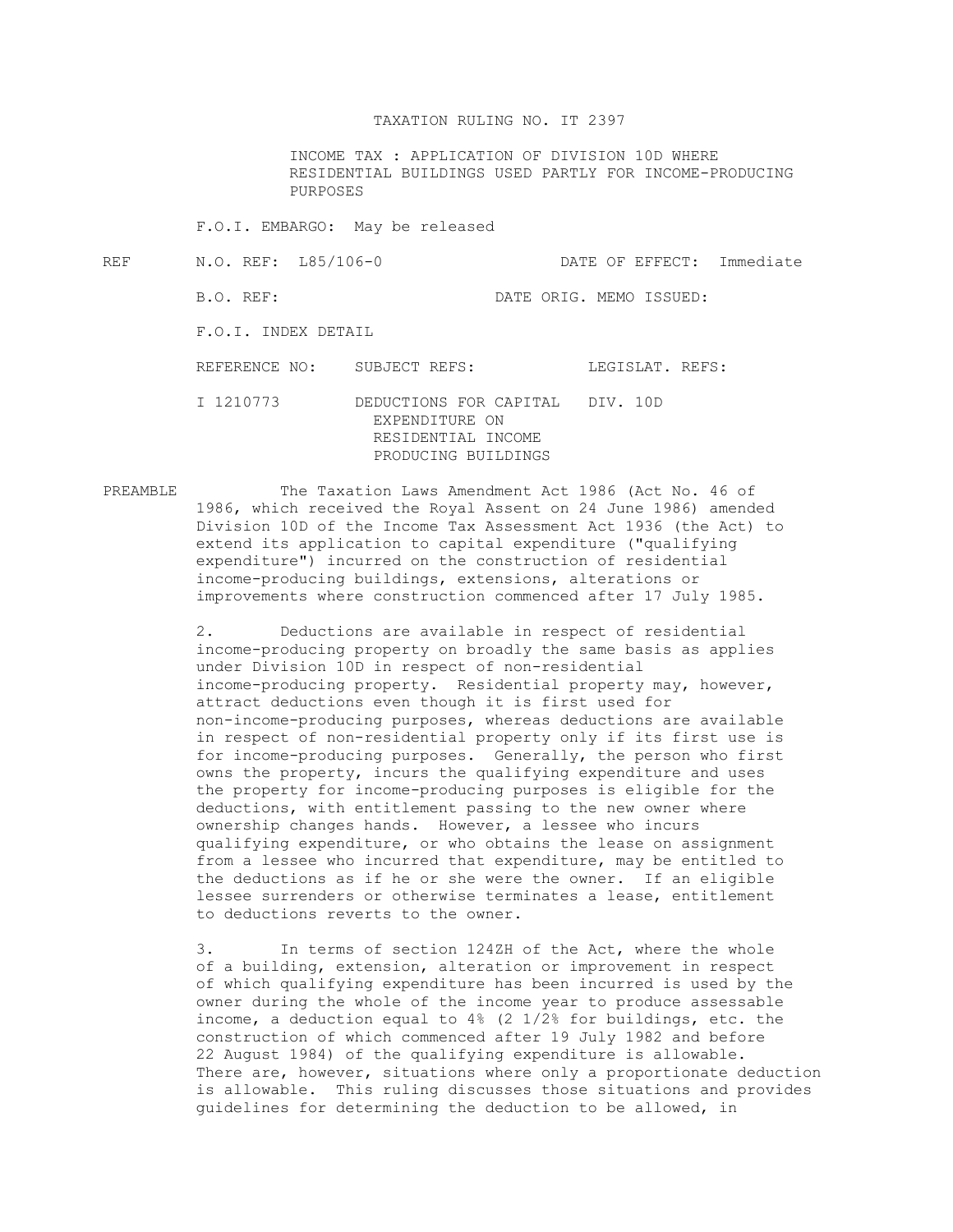accordance with sub-section 124ZJ(1) of the Act, where part of a building, etc. is not used for the purpose of producing assessable income or where a building, etc. (or part thereof) is used only partly for that purpose.

 4. The ruling focuses primarily on residential property to which Division 10D applies but its general principles are applicable in respect of any Division 10D property. As noted, earlier, Division 10D applies in respect of residential buildings, extensions, alterations or improvements only where their construction commenced after 17 July 1985 and, as with Division 10D generally, construction is taken to have commenced on the date on which the first step in the construction stage (as distinct from preliminary steps such as site preparation) has commenced. The first step in the construction phase of a new building would be when the pouring of footings or the sinking of pilings, as appropriate, commenced.

RULING 5. Under section 124ZH of the Act, where a taxpayer owns only part of a building, extension, alteration or improvement on which qualifying expenditure has been incurred and uses that part during the whole of an income year to produce assessable income, a proportion of the 4% (or 2 1/2%) maximum is allowable as a deduction, determined on the basis of the extent to which the qualifying expenditure is attributable to the part owned by the taxpayer. Where the whole of a building, etc. (or the part owned by the taxpayer) is used to produce assessable income during part only of the year, the deduction otherwise allowable is reduced in proportion to the number of days during the year for which it was used to produce assessable income.

> 6. Sub-section 124ZJ(1) provides that, where a deduction would otherwise be allowable under section 124ZH but, during the whole or a part of the year of income -

- part of the building, etc. is not used for the purpose of producing assessable income; or
- . the building, etc. (or part thereof) is used only partly to produce assessable income,

 the deduction otherwise allowable is to be reduced by such amount as the Commissioner of Taxation considers fair and reasonable.

 7. It should be noted that, for Division 10D purposes, a residential building, etc. (or part thereof) is not to be taken to have been used for the purpose of producing assessable income for any period during which it is -

- (a) used for display or exhibition purposes in connection with the sale or lease of the whole or part of that building or of any other building;
- (b) residential accommodation and used or for use by the taxpayer or, unless pursuant to an "exempt agreement" (see paragraph 8 under), by an associate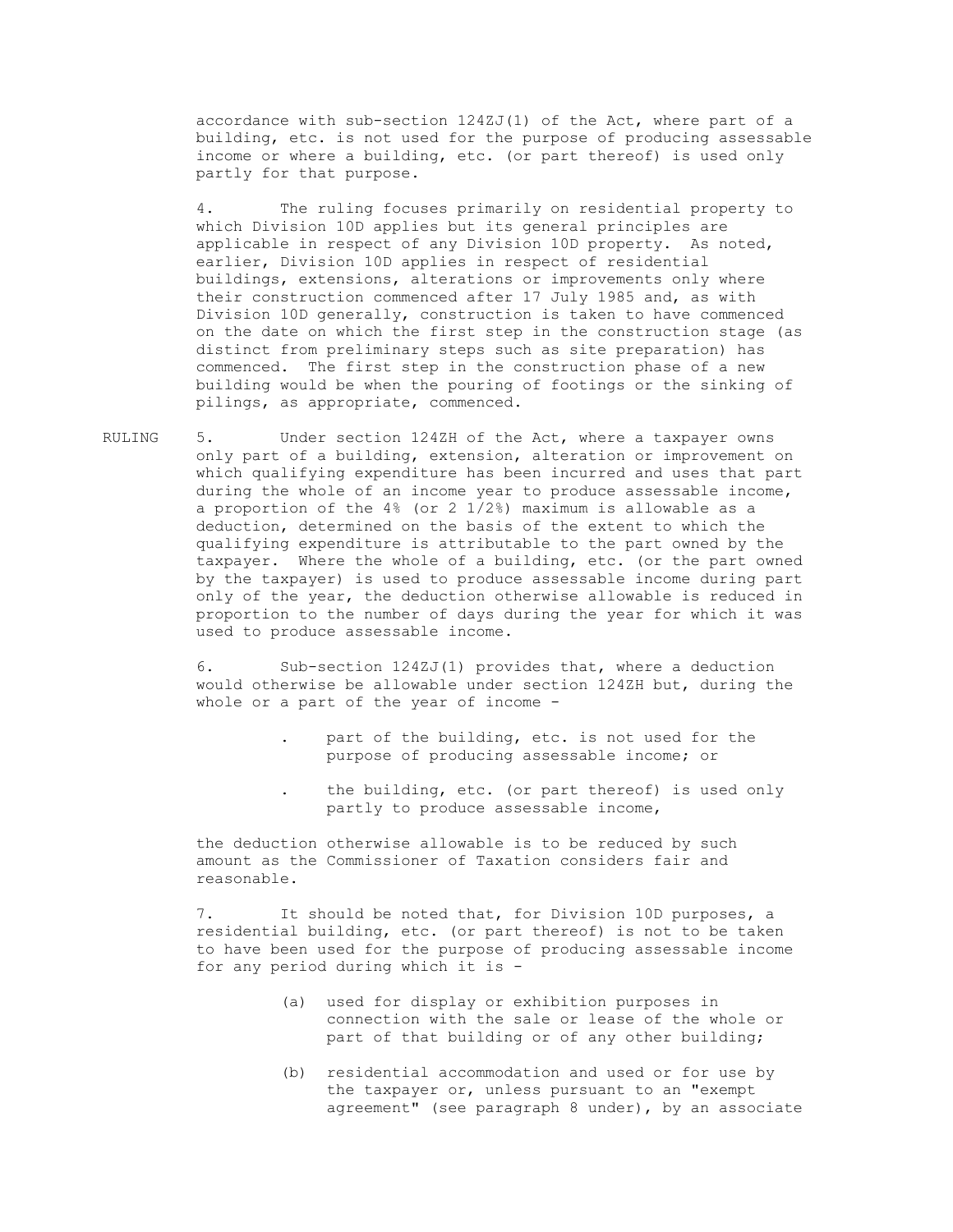(c) part of the taxpayer's home and used or for use by the taxpayer not as residential accommodation but as, for example, a "home office" (see paragraph 9 below).

 8. In relation to point (b) above, even though property is used or for use as residential accommodation by an associate (as defined in sub-section 124ZF(1) of the Act) of the taxpayer, it may still attract Division 10D deductions if it is the subject of an "exempt agreement". In terms of sub-section 124ZF(1A) of the Act, an agreeement to which a taxpayer and an associate are parties is an exempt agreement only if the Commissioner of Taxation is satisfied, having regard to all relevant circumstances, that -

- the parties to the agreement could reasonably be expected to have entered into the agreement if they had been independent parties dealing with each other at arm's length; and
- . none of the parties entered into the agreement for the purpose (or, by sub-section 124ZF(1B), a not merely incidental purpose) of obtaining a Division 10D deduction.

 9. In relation to point (c) in paragraph 7 above, a deduction is denied in respect of a home office or similar area only where it is part of the taxpayer's home. A deduction is allowable in respect of an area which, although in the same building as the taxpayer's home, is a separate and distinct area used for income-producing purposes - for example, a self-contained area in which the taxpayer carries on his or her business.

 10. Assuming the Division 10D qualifying expenditure was incurred in respect of the whole of the building in question, an example of a situation in which sub-section 124ZJ(1) would apply, on the basis that only part of the building is used for the purpose of producing assessable income, would be where certain rooms in a hotel are reserved wholly for use by the owner as residential accommodation. Another example would be where a home owner leases, on an arm's length basis, an identified part of his or her home (say, one bedroom) to a tenant. It may also be that other parts of the home are used partly for income-producing purposes and partly for private purposes (say, where the tenant also has access to general living areas), in which case there would be parts of the home that are -

- exclusively for the use of the owner;
- exclusively for use by the tenant;
- for common use by the owner and the tenant.

11. In such cases, the deduction allowable should, as a